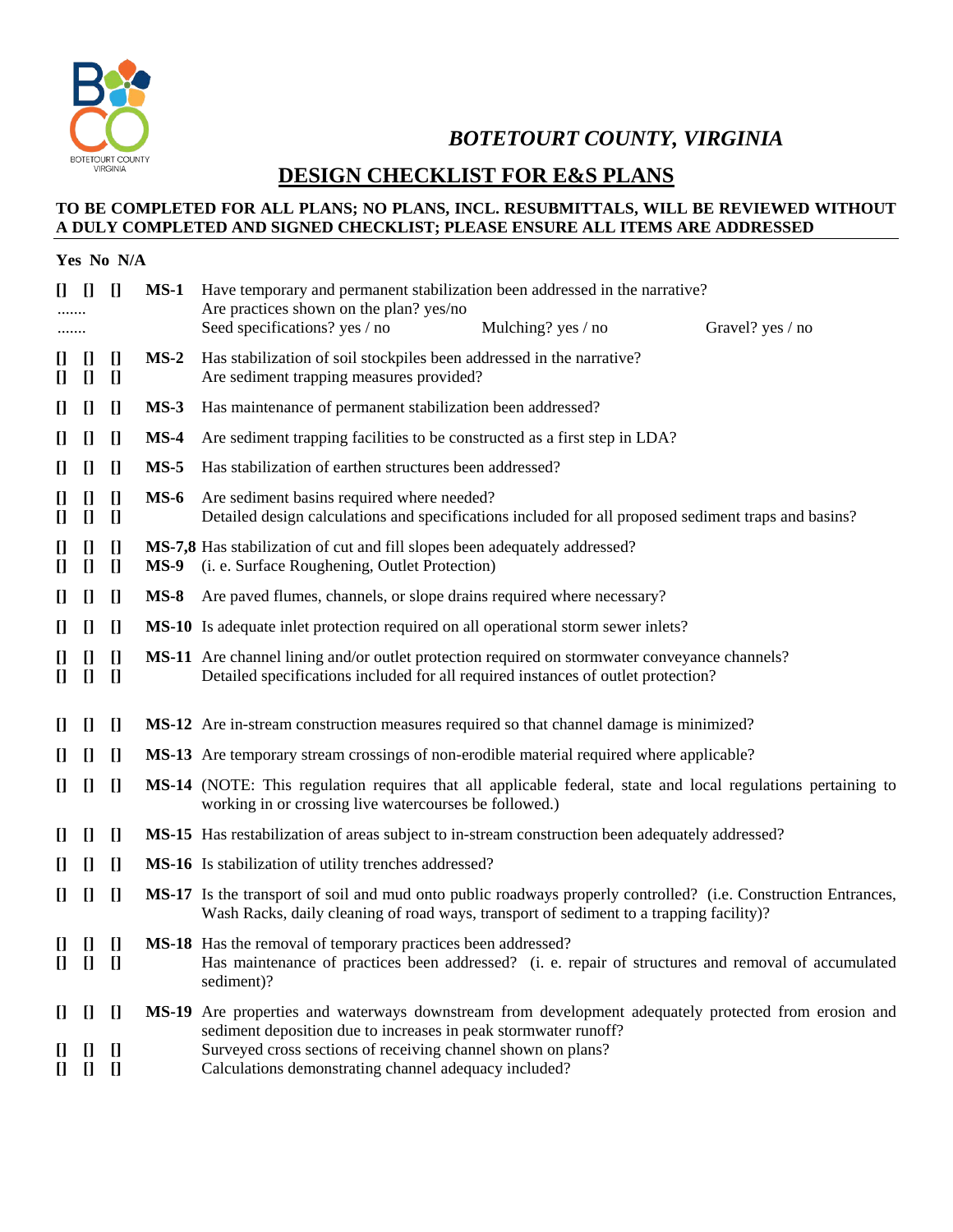

## *BOTETOURT COUNTY, VIRGINIA*

\_\_\_\_\_\_ Minimum Standards - All applicable Minimum Standards must be addressed (refer to MS checklist.)

#### NARRATIVE

- \_\_\_\_\_\_ Project description Briefly describes the nature and purpose of the land-disturbing activity, and the area (acreage) to be disturbed.
- Existing site conditions A description of the existing topography, vegetation and drainage.
- Adjacent areas A description of neighboring areas such as streams, lakes, residential areas, roads, etc., which might be affected by the land disturbance.
- \_\_\_\_\_\_ Off-site areas Describe any off-site land-disturbing activities that will occur (including borrow sites, waste or surplus areas, etc.). Will any other areas be disturbed?
- \_\_\_\_\_\_ Soils A brief description of the soils on the site giving such information as soil name, mapping unit, erodibility, permeability, depth, texture and soil structure, as well as acreage of each mapping unit. This information should be taken from the NRCS Soil Survey of Botetourt County, or a current mapping by NRCS personnel or a Va. Certified Professional Soil Scientist (CPSS).
- Critical areas A description of areas on the site which have potentially serious erosion problems (e.g., steep slopes, channels, wet weather/ underground springs, etc.).
- \_\_\_\_\_\_ Erosion and sediment control measures A description of the methods which will be used to control erosion and sedimentation on the site. (Controls should satisfy applicable minimum standards and specifications in Chapter 3 of the VESCH, 1992 Edition.)
- Permanent stabilization A brief description, including specifications, of how the site will be stabilized after construction is completed.
	- \_\_\_\_\_\_ Stormwater runoff considerations Will the development site cause an increase in peak runoff rates? Will the increase in runoff cause flooding or channel degradation downstream? Describe the strategy to control stormwater runoff. Ensure that receiving channel adequacy, per Minimum Standard 19, is addressed.
- \_\_\_\_\_\_ Calculations Detailed calculations for the design of temporary sediment basins, permanent stormwater detention basins, diversions, channels, outlet protection, etc. Include calculations for pre- and postdevelopment runoff. Rational Method calculations, in any form (Modified, etc.), will not be accepted for drainage areas larger than 20 acres, or having a time of concentration greater than 20 minutes. Ensure that receiving channel is adequate, per Minimum Standard 19.
	- \_\_\_\_\_\_ Maintenance A schedule of regular inspections and repair of erosion and sediment control structures should be set forth.